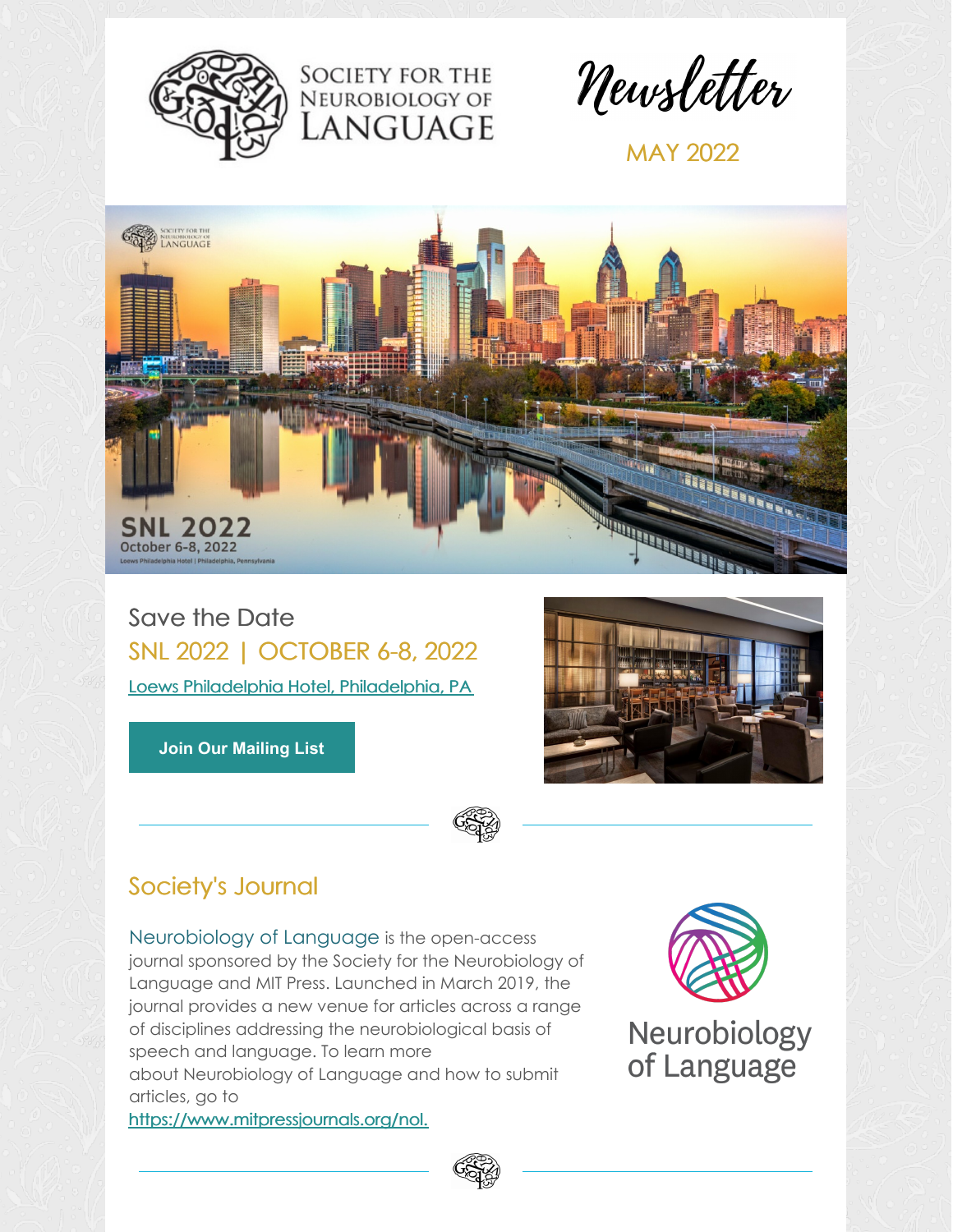### Job Postings and Announcements

If you have a job posting, general announcement, or conference that you would like to include in the SNL Newsletter, please send it to [newsletter@neurolang.org](mailto:newsletter@neurolang.org)





# Job Postings

### Assistant Teaching Professor Department of Linguistics at the University of Kansas

### Position Overview

The Department of Linguistics at the University of Kansas invites applications for a benefits-eligible, full-time, non-tenure track position at the rank of Assistant Teaching Professor to begin as early as August 18, 2022. The initial contract is for three years. This a continuing position, with the possibility of promotion to Associate and Full Teaching Professor, as well as multi-year (3-year) contracts.

Applicants should have a Ph.D. in Linguistics or a closely related field (expected by the start date of appointment). Applicants with expertise in any area of experimental linguistics are encouraged to apply. We would especially welcome applications from those with expertise in one or more of the following areas:

- phonetics/phonology,
- sentence processing
- research methodology & statistical analysis in linguistics,
- **•** sociolinguistics,
- computational linguistics,
- **•** first/second language acquisition.

The successful candidate should demonstrate excellence in teaching as well as a record of research in experimental linguistics. The teaching load is three courses in the fall and three courses in the spring, including introductory courses in linguistics and more specialized courses in research methodology/statistics and courses related to the applicant's area of research expertise at the undergraduate and graduate levels. Experience or interest in active learning pedagogies and pedagogic innovation is desirable.

In a continuing effort to enrich the academic environment and provide equal educational and employment opportunities, KU actively encourages applications from members of underrepresented groups in higher education. The successful candidate must be eligible to work in the U.S. by the time of appointment.

The University of Kansas is located in the beautiful, historic, and culturally vibrant city of Lawrence, a thriving community 40 minutes from the Kansas City metropolitan area and 30 minutes from the state capital, Topeka. Lawrence, a progressive college town of 95,000, boasts a lively downtown with many music venues, award-winning restaurants, and a nationally celebrated independent bookstore among its many independently owned small businesses. The College of Liberal Arts and Sciences is the largest school within the campus and plays a central role within the University. Founded in 1865, KU is a designated Carnegie comprehensive doctoral and research university and is one of only 34 public members of the prestigious Association of American Universities (AAU). The University enrolls more than 28,000 students and offers students and faculty opportunities to collaborate in its graduate and professional programs, which include education, public health, medicine, law, and a number of allied social science and humanities disciplines.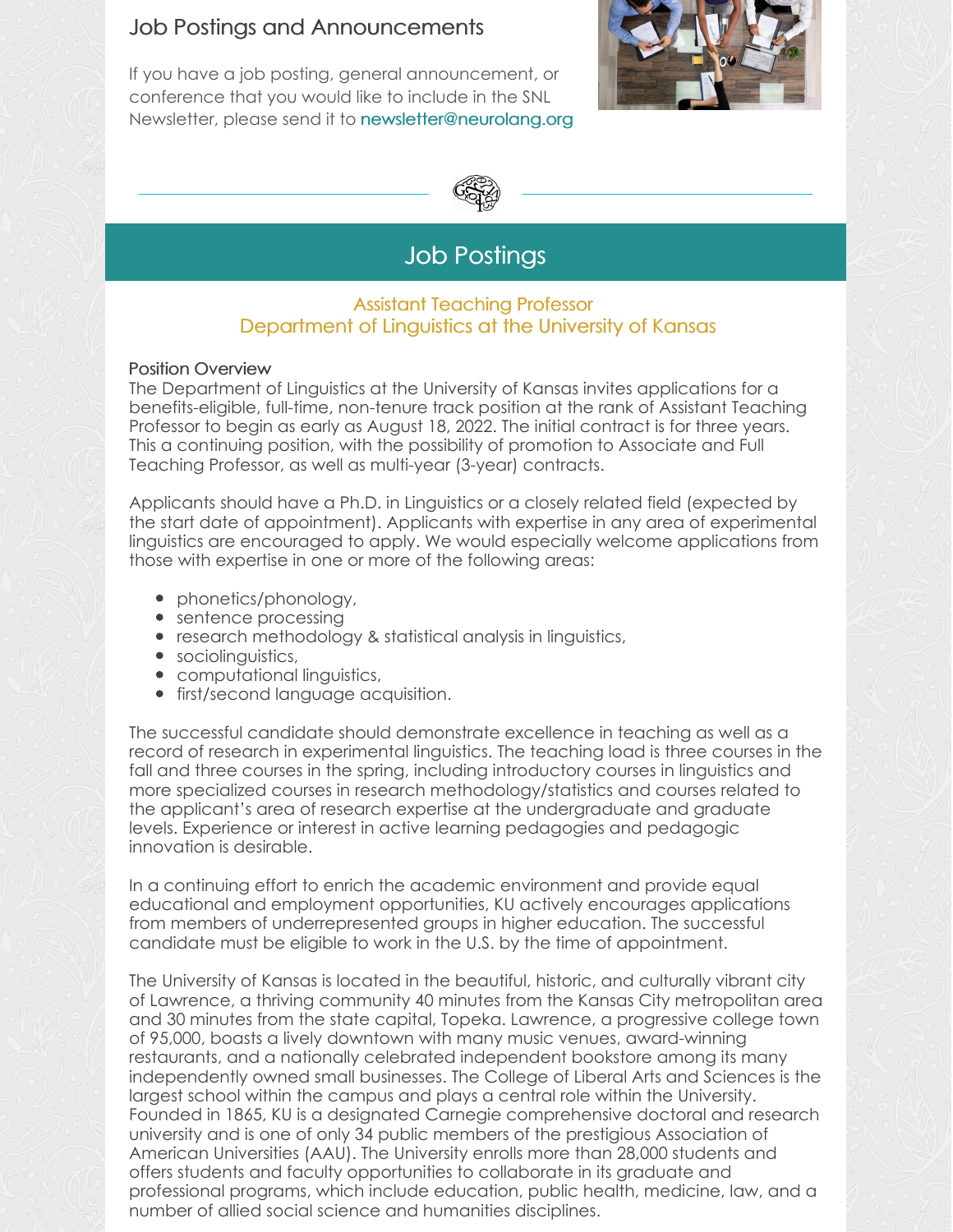#### Job Description

Teaching/Advising - (80%): Teach three courses in the fall and three courses in the spring at the undergraduate and graduate levels, including introductory courses in linguistics, undergraduate and graduate courses in research methodology and statistical analysis, and advanced seminars or other courses in research areas appropriate to the candidate's qualifications. Teaching duties include developing syllabi and lectures, creating and grading assignments and exams, holding office hours, and supervising Graduate Teaching Assistants when appropriate. Advise and mentor students in the Linguistics Department and serve on student committees, as appropriate.

Research - (10%): Establish and maintain a productive program of research within area of specialization.

Service - (10%): Faculty members appointed as Assistant Teaching Professors are expected to participate in departmental events and actively contribute to the workings of the University community.

### Required Qualifications

- Ph.D. in Linguistics or closely related field (expected by the start date), with a specialization in experimental linguistics.
- Potential for high quality teaching and a commitment to teaching excellence.
- A strong record of research in experimental linguistics.

Please apply via the application link: [https://employment.ku.edu/academic/21969BR](http://employment.ku.edu/academic/21969BR)

A complete application includes: letter of application outlining interest in and qualifications for the position, CV, teaching statement, evidence of teaching effectiveness such as student teaching evaluations if available, research statement, representative research publications, and contact information for three references. In addition to the materials above, learning about each applicant's contribution and engagement in areas of diversity is an important part of KU's mission. As a result, applicants will be presented the following question at the time of application; the response must be within 4,000 characters or less:

·Describe your experiences working with people from diverse backgrounds, and explain how those experiences reflect your commitments to diversity, equity, and inclusion.

Review of applications begins on May 13, 2022.

Contact Information Alison Gabriele Professor, Department of Linguistics

University of Kansas [gabriele@ku.edu](mailto:gabriele@ku.edu)



### Jiangsu Province Excellent Postdoctoral Program Jiangsu Normal University

Eligibility: Prospective candidate should obtain a PhD within the past 3 years, under the age of 35, with research training in Linguistics and applied linguistics, neurolinguistics, Neuroscience or artificial intelligence. Applicants should be achievement-oriented and open-minded with good communication skills and capacity for teamwork.

Our offer: The annual salary is no less than 300,000 RMB with social insurance. Full-time postdoctoral fellows also enjoy the scientific research incentives as the faculties. PhD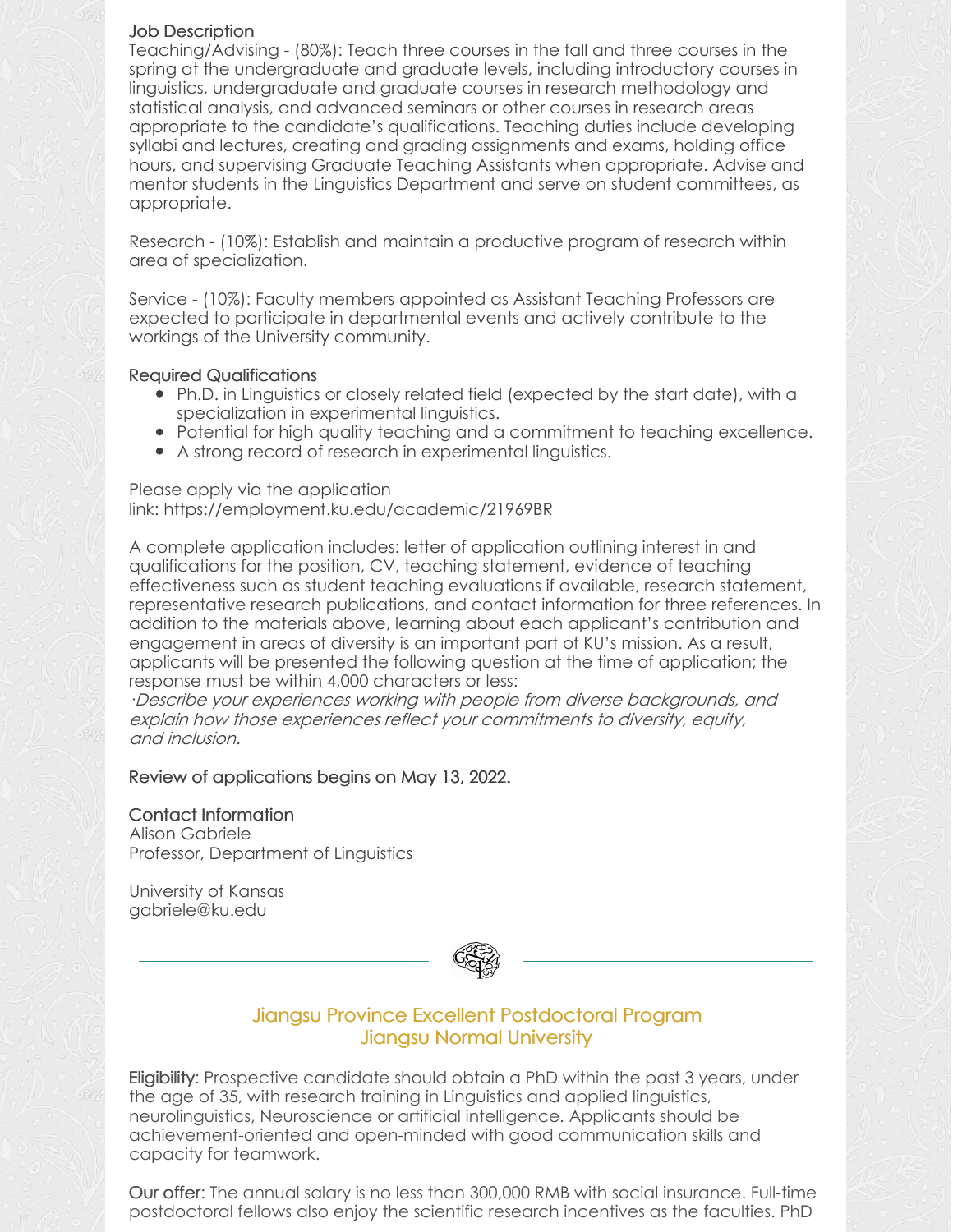holders graduated from the top 100 universities worldwide are given priority. Outstanding candidates will be reviewed and negotiated case by case.

Research environment: School of linguistic sciences and arts at the Jiangsu Normal University has an excellent research team focusing on linguistics and applied linguistics with an inter-disciplinary approach. The school is the house to the Joint Collaborative Innovation Center, the National Key Discipline Cultivating Base for linguistics, the National Language Commission Institute for Advanced Language Proficiency, and the Journal of Language Science supported by the National Excellent Publishing Program, and the Jiangsu Provincial Key Laboratory for Language and Cognitive Neuroscience. It has the eye movement and behavior laboratory, neuroimaging laboratories equipped with EEG, transcranial magnetic resonance, and nuclear magnetic resonance, as well as molecular biology laboratory and artificial intelligence Laboratory.

Contact□Mr. Hu, [hyc14641@163.com](mailto:hyc14641@163.com), +86-516-83656912



### Postdoctoral Position at Georgetown University in Auditory Cognitive **Neuroscience**

The Laboratory of Integrative Neuroscience and Cognition at Georgetown University, directed by

Josef Rauschecker, is looking to hire a postdoctoral fellow for a period of two years or longer.

We are seeking a highly talented, innovative and enthusiastic postdoc to begin immediately or in summer 2022. This postdoctoral position will involve single- and multi-unit recordings from auditory and premotor cortex as well as the basal ganglia on an NIH-funded grant involving nonhuman primates. Strong candidates will also have skills in advanced functional brain imaging.

### Postdoc Candidate Qualifications:

- PhD in Neuroscience, or another related discipline
- Interest in neural mechanisms of perception, auditory processing, development, speech and language
- Experience with neuroimaging data, basic and advanced analysis of brain activation and connectivity (fMRI) and prior experience with electrophysiology would be desirable
- Strong programming and statistical skills (Matlab or Python)
- The postdoc position is open immediately until filled, with a flexible start date (June 1, if possible).

Follow the links below to learn more: Neuroscience department: [neuro.georgetown.edu](https://neuro.georgetown.edu/) Rauschecker lab: [linc.georgetown.edu](https://linc.georgetown.edu/) Georgetown University: [www.georgetown.edu](http://www.georgetown.edu)

To apply please send a cover letter, your CV, and names of 2-3 references to Josef Rauschecker [\(rauschej@georgetown](mailto:rauschej@georgetown.edu)[.edu](mailto:rauschej@georgetown.edu)).

### Graduate Student Position at Georgetown University in Auditory Cognitive **Neuroscience**

The Rauschecker Lab also has a position open for a Graduate Student (PhD). The student will work with the postdoc on the above project, training macaques in auditory sequence learning and will acquire advanced electrophysiological recording techniques. Post-bac experience and programming skills are highly desirable.

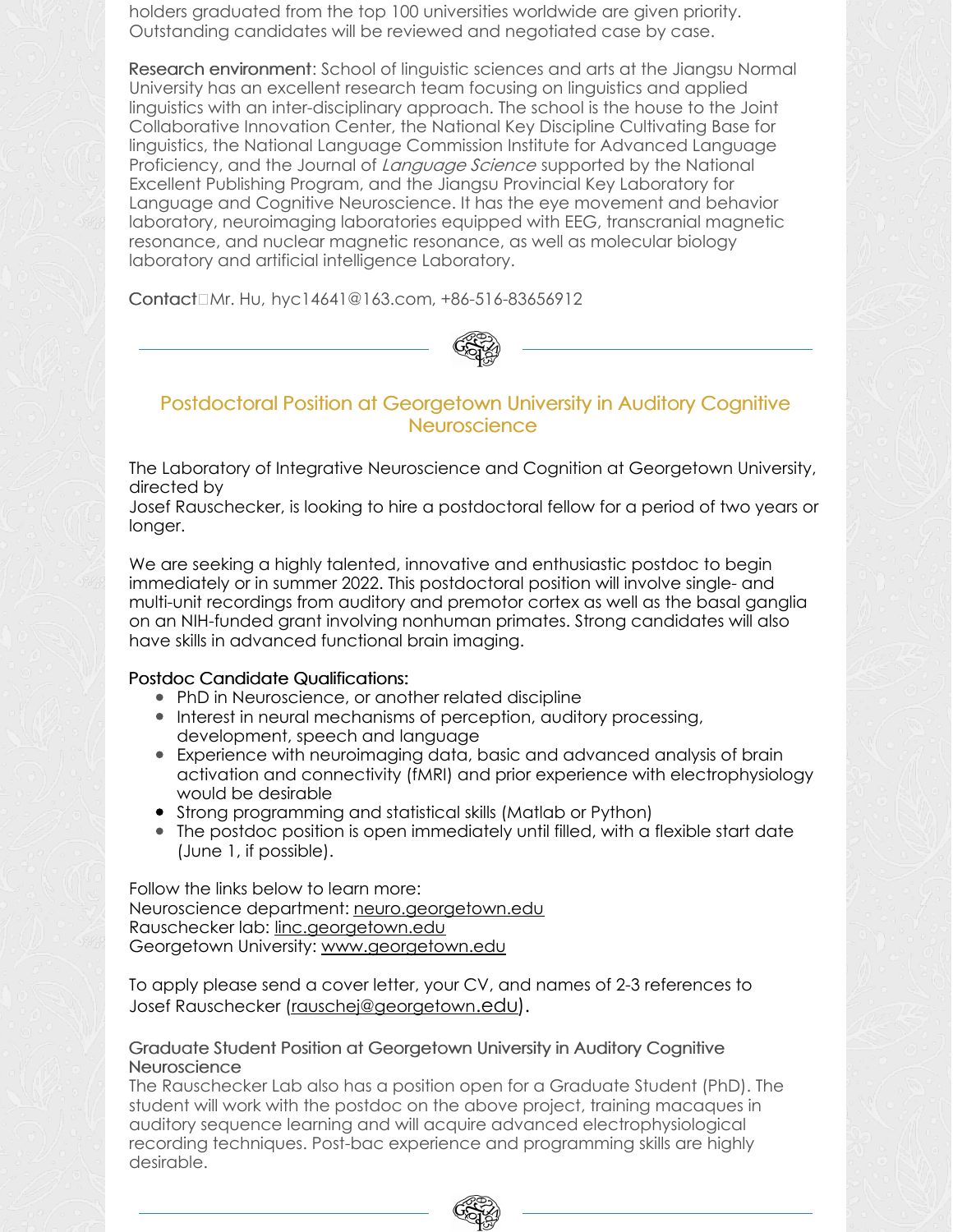### Patient Coordinator Research Position Cognition & Neuroimaging of Acute to Chronic Stroke Baylor College of Medicine, Houston, TX

The Schnur laboratory at the Baylor College of Medicine in the Houston Texas Medical Center is seeking a motivated and highly organized individual to recruit acute stroke patients in a hospital setting and assess their cognitive abilities. The position is a full-time paid position starting in late Summer 2022 renewable after oneyear.

This position will train you to administer detailed behavioral examinations of language and other cognitive abilities to brain-damaged patients. Beyond recruiting and testing participants, the position will also involve other facets of research including organizing and analyzing behavioral and neuroimaging data. We enjoy collaborations with research groups in Houston as well as nationally and internationally. Our laboratory is in the center of Houston, a 10-minute walk to patient recruitment sites in the Texas Medical Center, 1-minute from our Center for Advanced Magnetic Resonance Imaging

(CAMRI; <https://www.bcm.edu/research/centers/advanced-mr-imaging>), and a 5 minute walk to the Houston METRO Rail. At CAMRI, we collect quantitative and functional neuroimaging from patients and neurotypical controls on two state-of-the art 3T Siemens Prisma scanners.

Required: Previous academic experience in speech, language, and hearing sciences, linguistics, psychology, or neuroscience, a completed B.A./B.S. (or higher) degree, a strong academic background, and a one to two-year commitment.

Informal enquiries can be made to Tatiana Schnur ([ttschnur@gmail.com](mailto:ttschnur@gmail.com)). In addition, please email the below materials as a single .pdf with the subject line: BCM patient coordinator.

- a one-page cover letter (include why the position is of interest and your career goals)
- resume
- unofficial transcript
- the name and email addresses of two references

Baylor College of Medicine is an Equal Opportunity/Affirmative Action/Equal Access Employer.



### 6-year post-doc position in psycholinguistics (University of Vienna)

The research group of Prof. Jutta L. Mueller (Psycholinguistics) at the Institute of Linguistics of the Faculty of Philological and Cultural Studies of the University of Vienna, is offering a position for a university assistant (post doc) for the duration of 6 years. The position involves the development of an independent research program in the field of psycho- and neurolinguistics as well as teaching and co-supervision of more junior researchers. The research topic should fit into one of the broad topics of the group, including e.g. prediction in language processing, language acquisition and learning, or language and its interface with cognition. There is access to an EEG/fNIRS lab specialized for research with participants of all age groups. Additional methods that are available include f/MRI and eye-tracking.

For further details, please consult The [University](https://univis.univie.ac.at/ausschreibungstellensuche/flow/bew_ausschreibung-flow?_flowExecutionKey=_c60E8F58F-82EA-7A15-F455-9EACEA7E11C5_k4C2BD1D1-DB52-9E54-6492-A12E934CF6AA&tid=91085.28) of Vienna or send an email to jutta.mueller - at - univie.ac.at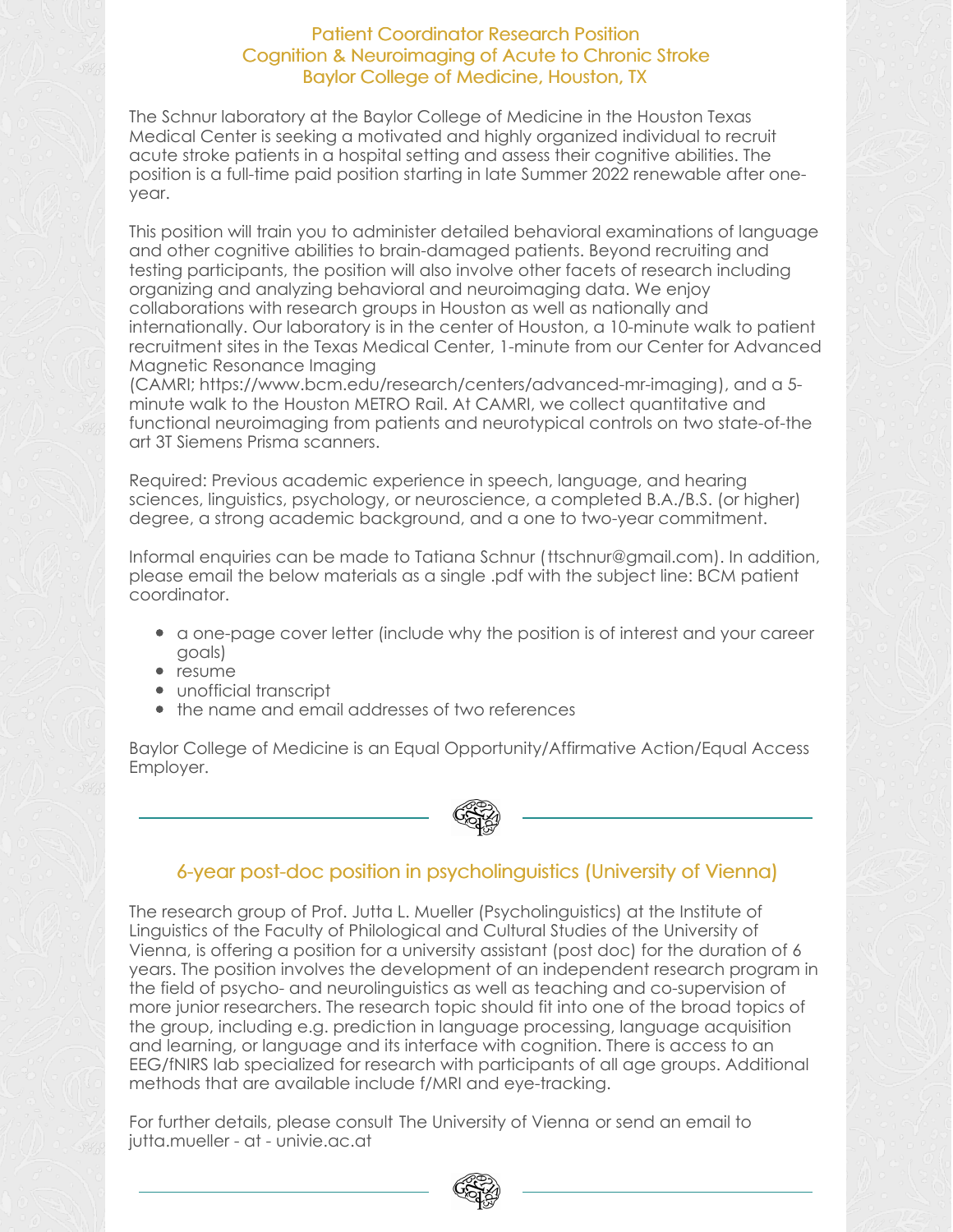### Post-doc Opportunity at the University of Chicago

#### Job Summary

The Attention, Perception, and EXperience (APEX lab) in the Department of Psychology at the University of Chicago seeks applicants for a two-year post-doctoral position in computation cognitive neuroscience research (on-going grant supported research) on sensorimotor integration and plasticity. The projects are focused on perceptuo-motor learning in speech and manual tasks and investigating the neural and cognitive mechanisms that underlie changes with feedback and experience. The candidate will have the opportunity to work and collaborate with scientists from a range of scientific disciplines (psychology, neuroethology, computer science). The candidate will be mainly working with human participants in a team-oriented environment. We encourage women and minority applicants through our commitment to enhance diversity of the work environment. Apexlab.uchicago.edu

### Qualifications

PhD in relevant field required (computational or cognitive neuroscience, psychology) Experienced in analysis and modeling of EEG, fMRI datasets Experienced in handling large datasets Experienced in advanced statistical analyses Advanced knowledge in relevant scientific field required Advanced knowledge of research techniques or methods required Knowledge of regulatory policies and procedures required Problem-solving skills required Analytical skills required Attention to detail required Organizational skills required Ability to learn new research techniques or methods required Ability to work independently and as part of a team required Knowledge of Microsoft Office required Strong verbal and written communication skills required Motivated candidates should submit a curriculum vitae and a statement of research goals and a list of 3 recommenders to Dr. Nusbaum.

### **Responsibilities**

The candidate will have the opportunity to work and collaborate with scientists from a range of disciplines.

The candidate will be mainly working with human data in a team-oriented environment.

Assisting with data analyses using Machine Learning and Bayesian Statistical Approaches

Writing scientific reports and grant drafting

Presenting research at scientific conferences and workshops

Other responsibilities may include assisting with EEG and fMRI acquisition from human subjects; imaging from human subjects; managing data files and database; following established procedures or protocols; and collaborating with other university labs

Essential Functions: Main duties in this position will include:

- 1. Performing assessments and data analyses
- 2. Assisting with data analyses
- 3. Writing scientific reports and grant drafting
- 4. Presenting during scientific conferences and workshops
- 5. Mentoring graduate and undergraduate students

Other responsibilities include assisting with EEG & fMRI acquisition from human subjects; imaging from human subjects; managing data files and databases; following established procedures or protocols; and collaborating with other university labs.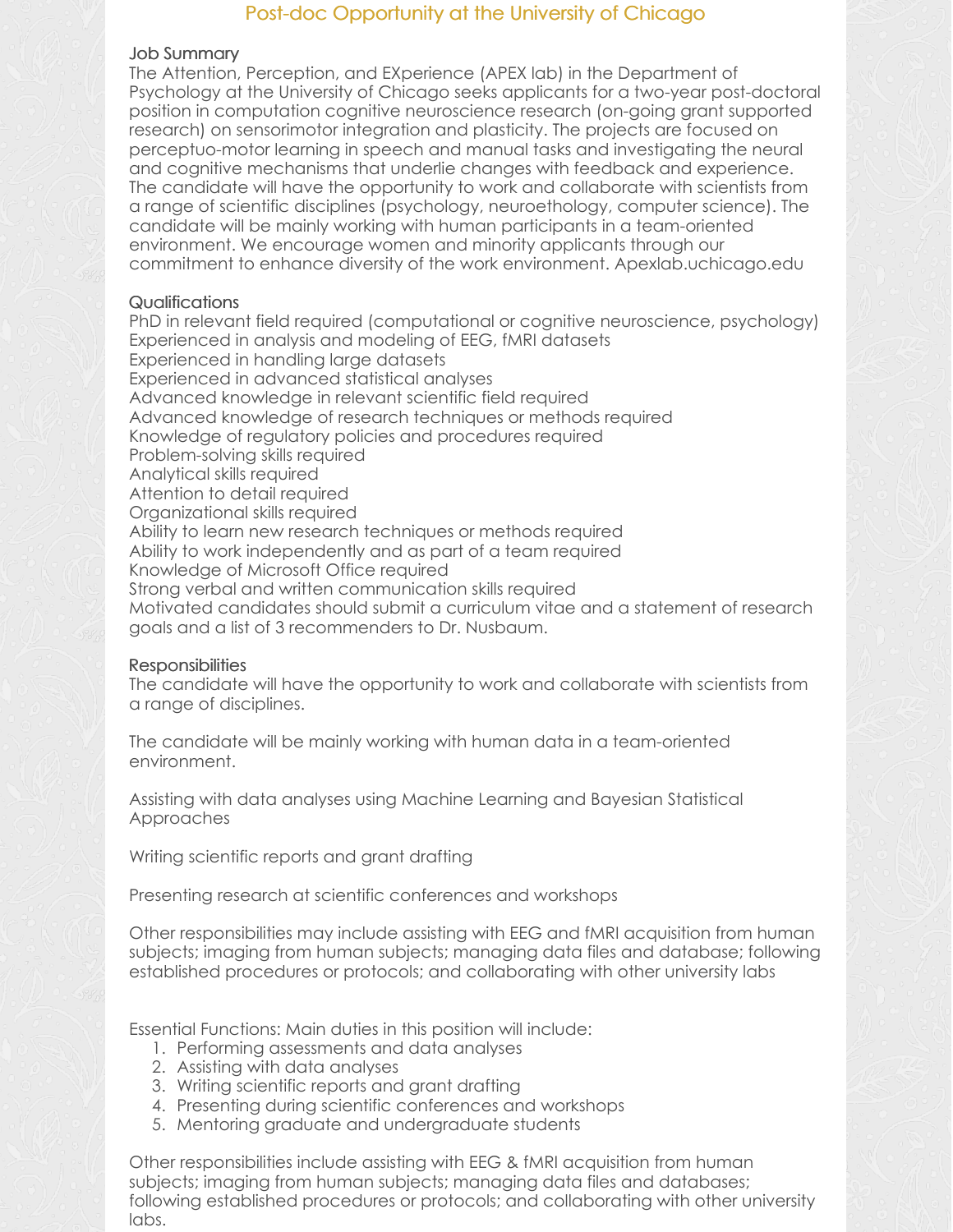Motivated candidates should submit a curriculum vitae, names and contact information for three recommenders, and a statement of research goals to Dr. Howard Nusbaum at HCN1@uchicago.edu.

About the department: The Department of Psychology has a longstanding tradition of producing research that results in real-world impact. From local initiatives in neighborhoods surrounding the University campus to tools used by teachers in classrooms and parents at home around the world, Department faculty and students are constantly making innovations that change the lives of people everywhere. Consistently ranked among the top ten social science research universities in the world, the Division of Social Sciences is at the vanguard of inquiry and impact. The Department of Psychology trains students in cognitive psychology and cognitive neuroscience, with a recent emphasis on computational neuroscience.

#### Posting statement:

Employees must comply with the University's COVID-19 vaccination requirements. More information about the [requirements](https://goforward.uchicago.edu/covid-19-vaccination) can be found on the University of Chicago Vaccination GoForward.

The University of Chicago is an Affirmative Action/Equal [Opportunity/Disabled/Veterans](http://humanresources.uchicago.edu/fpg/policies/200/p201.shtml) Employer and does not discriminate on the basis of race, color, religion, sex, sexual orientation, gender identity, national or ethnic origin, age, status as an individual with a disability, protected veteran status, genetic information, or other protected classes under the law. For additional information please see the University's Notice of [Nondiscrimination.](http://www.uchicago.edu/about/non_discrimination_statement/)

Staff Job seekers in need of a reasonable accommodation to complete the application process should call [773-702-5800](http://uchicago.service-now.com/sso?id=ssc_sc_cat_item&sys_id=8ff79243dbe91c1029f52ad94b961946) or submit a request via Applicant Inquiry Form.

We seek a diverse pool of applicants who wish to join an academic community that places the highest value on rigorous inquiry and encourages a diversity of perspectives, experiences, groups of individuals, and ideas to inform and stimulate intellectual challenge, engagement, and exchange.

All offers of employment are contingent upon a background check that includes a review of conviction history. A conviction does not automatically preclude University employment. Rather, the University considers conviction information on a case-bycase basis and assesses the nature of the offense, the circumstances surrounding it, the proximity in time of the conviction, and its relevance to the position.

The University of Chicago's Annual Security & Fire Safety Report (Report) provides information about University offices and programs that provide safety support, crime and fire statistics, emergency response and communications plans, and other policies and information. The Report can be accessed online at: [http://securityreport.uchicago.edu](http://securityreport.uchicago.edu/). Paper copies of the Report are available, upon request, from the University of Chicago Police Department, 850 E. 61st Street, Chicago, IL 60637.



### Research Professors & Research Associates positions at the BCBL Basque Center on Cognition Brain and Language (San Sebastián, Basque Country, Spain) www.bcbl.eu

The Basque Center on Cognition Brain and Language (San Sebastián, Basque Country, Spain) offers Research Professors & Research Associates research fellow positions in seven main broad areas of research:

Language [development](https://www.bcbl.eu/en/research/research-lines/language-development-across-life-span) across the life span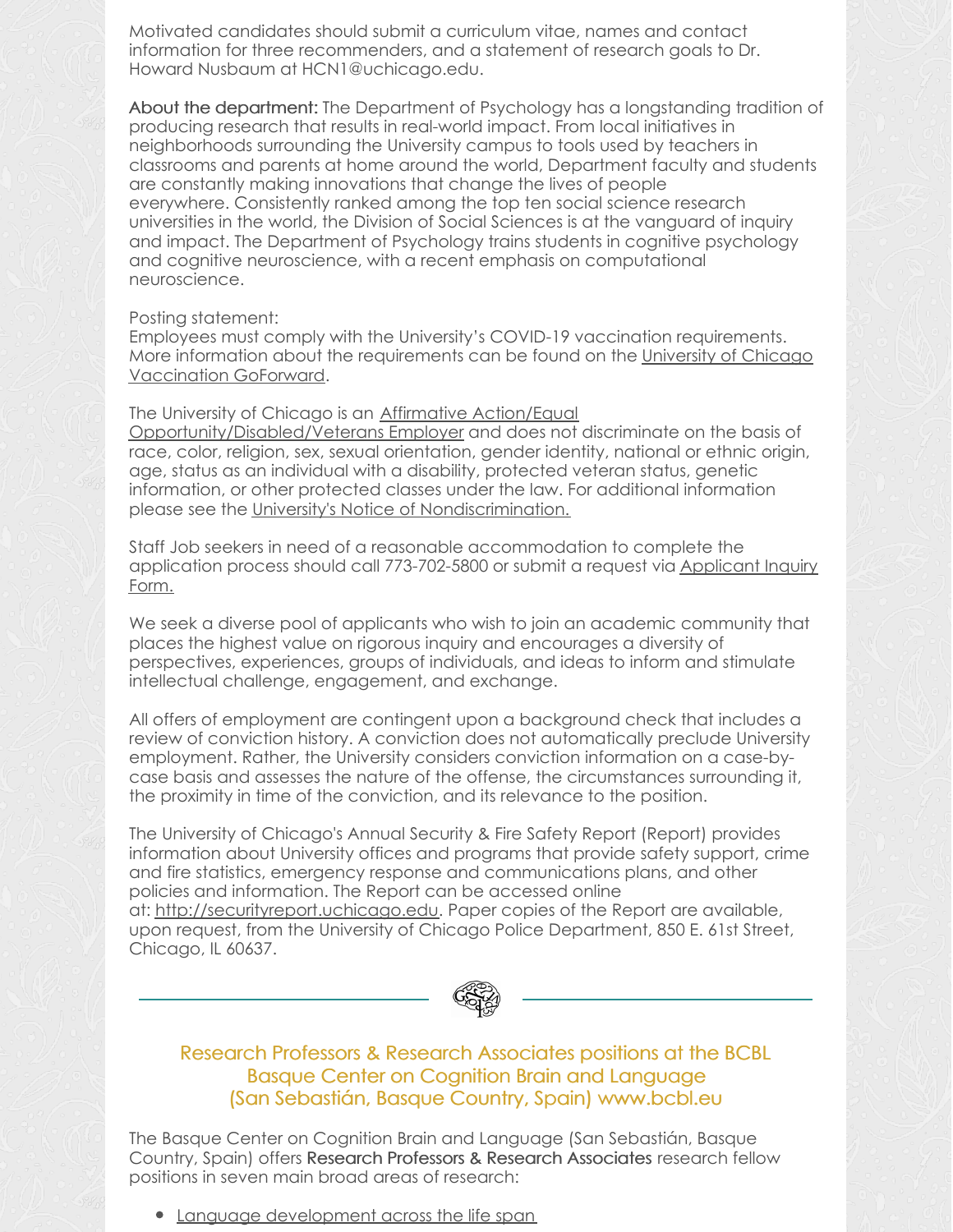- Speech perception, [productions](https://www.bcbl.eu/en/research/research-lines/speech-percepcion-productions-disorders) and disorders
- [Reading](https://www.bcbl.eu/en/research/research-lines/reading-dyslexia) and dyslexia
- [Multilingualism](https://www.bcbl.eu/en/research/research-lines/multilingualism)
- [Neurodegeneration,](https://www.bcbl.eu/en/research/research-lines/neurodegeneration-brain-damage-rehabilitation) brain damage and rehabilitation
- [Language](https://www.bcbl.eu/en/research/research-lines/language-other-cognitive-systems) and other cognitive systems
- Advanced methods in cognitive [neuroscience](https://www.bcbl.eu/en/research/research-lines/advanced-methods-cognitive-neuroscience)

The Center promotes a rich research environment without substantial teaching obligations. It provides access to the most advanced behavioral and neuroimaging techniques, including 3 Tesla MRI, a whole-head MEG system, four ERP labs, a NIRS lab, a baby lab including an eyetracker, two eyetracking labs, and several wellequipped behavioral labs. There are excellent technical support staff and research personnel (PhD and postdoctoral students).

We are looking for cognitive neuroscientists or experimental psychologists with a background in psycholinguistics and/or neighboring cognitive neuroscience areas, computational modelers, and physicists and/or engineers with fMRI/MEG expertise.

These permanent positions are for researchers willing to develop a long-term scientific career in the Basque Country. This call is open to both:

- Established researchers, postdoctoral researchers who conduct research independently, with an established reputation based on research excellence in their field, will obtain a permanent position as Research Associates.
- Senior leading researchers, with international reputation based on research excellence in their field and a proven record in securing significant research funding, will obtain a permanent position as Research Professors.

The applicants must have their PhD completed before January 2014.

Applications from women are especially welcomed.

An acceptance letter of the host institution Scientific Director is mandatory.

To submit your application please follow this link <https://calls.ikerbasque.net/>

Deadline: September 8, 2022, at 13:00, CET

For further information please contact the Scientific Director of BCBL, Manuel Carreiras [\(info@bcbl.eu](mailto:info@bcbl.eu))

# **Other**

## Summer School Announcement

The UCI Department of Language Science will be hosting a Summer School on [Computational](https://www.langsci.uci.edu/summerschool.php) Cognitive Modeling for Language, August 1-5. This was originally going to be in 2020 but now it's this year.

We will immerse students for five days in four daily tutorials:

- 1. Computational modeling of language learning and adaptation with a focus on phonetics and phonology,
- 2. Bayesian models of pragmatic language use,
- 3. Computational models of online language processing using information theory, and
- 4. Modern neural-network-based machine learning as applied to natural language in the field of natural language processing (NLP).

These will be taught by Xin Xie, Connor Mayer, Greg Scontras, Sameer Singh and Richard Futrell. We will teach the theory behind these approaches as well as the practicalities of applying them using datasets and experiments. Students will do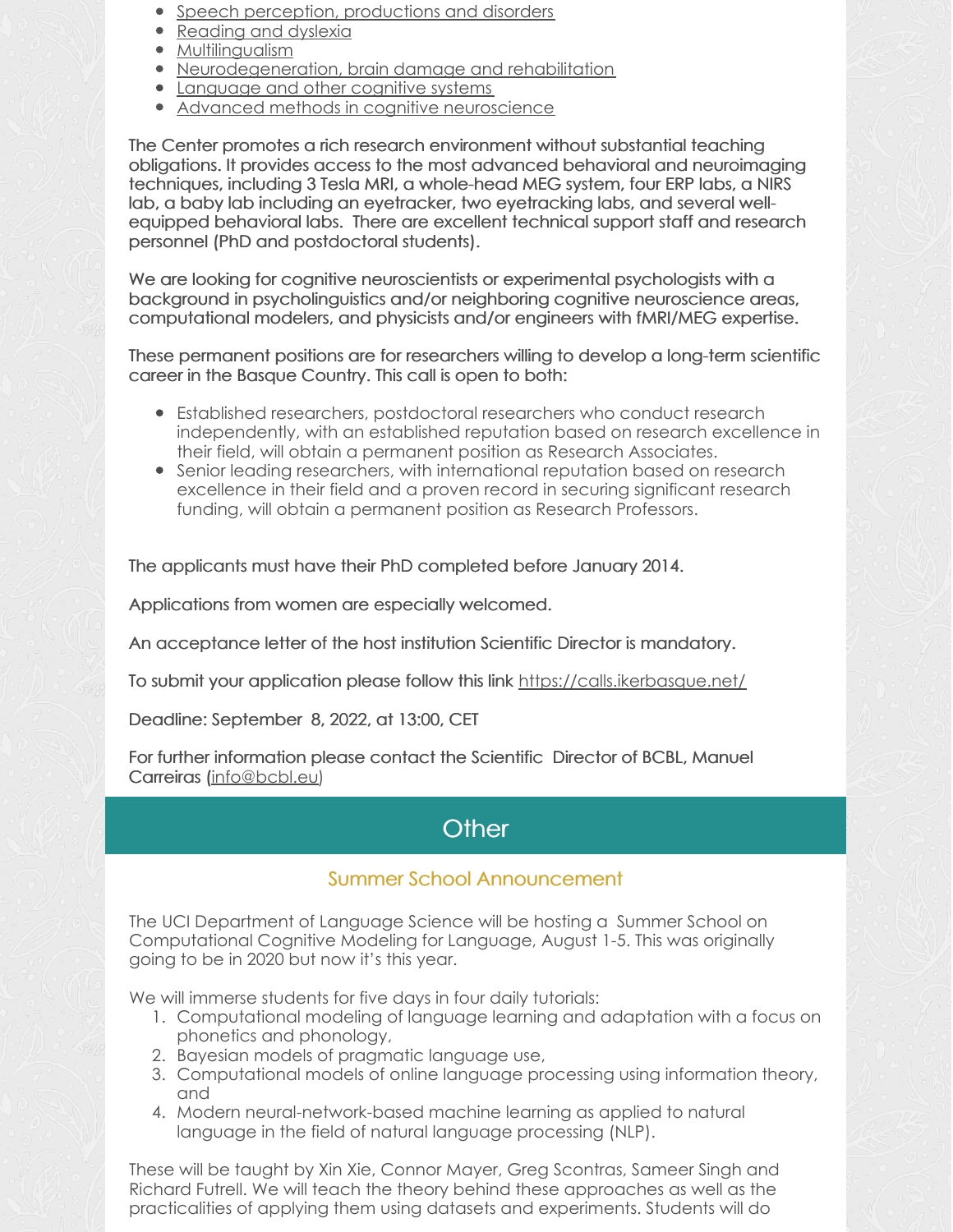hands-on programming exercises in class.

The summer school is for postdocs, graduate students, advanced undergraduate students, and other researchers in cognitive science, linguistics, and related fields, especially people who do not have access to resources for learning these skills where they are now.

We will also have a series of evening talks and panel discussions with invited speakers, talking about controversial questions and potential directions for the field of computational cognitive science.

### **Tuition**

There is no tuition.

### Travel & Accommodation

The Department will provide funding up to \$500 for students' travel to and from Irvine, and will provide them with lodging in UC Irvine's campus housing for the duration of the summer school.

### APPLICATION IS OPEN!

[Apply](https://docs.google.com/forms/d/e/1FAIpQLSdqLozDWOzWPxDjzU2Lkp2qpJFXo_wXZE1H02NNkipxFAtKAQ/viewform?usp=sf_link) here by May 23, 2022.



### Biolinguistics has Moved to PsychOpen

We're happy to announce that our diamond open access journal BIOLINGUISTICS [\(https://bioling.psychopen.eu/](https://bioling.psychopen.eu/)) has now migrated to the PsychOpen publishing platform operated by the Leibniz Institute for Psychology. This move brings with it a lot of improvements, including (but not limited) to digital object identifiers (DOIs) for all past and future published papers, a new article layout, and professional typesetting of accepted submission handled by the PsychOpen staff. Despite these upgrades, submission and publication of papers in BIOLINGUISTICS remains free of charge.

### Call for Submissions

Against this background, we invite theoretically minded linguists, linguistically minded biologists, cognitive scientists in general, and anyone else with an interest in the scientific study of language to submit their manuscripts for consideration. Learn more about how our submission, review, and publication process works here: <https://bioling.psychopen.eu/index.php/bioling/author-guidelines>

We publish different types of articles, ranging from fully-fledged Articles reporting original research to Registered Reports and peer-reviewed commentary as part of our Forum section. See an overview of our article types here: <https://bioling.psychopen.eu/index.php/bioling/article-types> BIOLINGUISTICS has no article processing charges (APCs) and no submission charges for authors. Readers can access all published content on our website for free.

### About the Journal

Since 2007, the journal BIOLINGUISTICS provides a peer-reviewed venue for the study of the biological foundations of language. The Advisory Board

[\(https://bioling.psychopen.eu/index.php/bioling/advisory-board](https://bioling.psychopen.eu/index.php/bioling/advisory-board)) and the Editorial Board [\(https://bioling.psychopen.eu/index.php/bioling/editorial-board](https://bioling.psychopen.eu/index.php/bioling/editorial-board)) are made up of leading scholars from all continents in the fields of theoretical linguistics, language acquisition, language change, theoretical biology, genetics, philosophy of mind, and cognitive psychology.

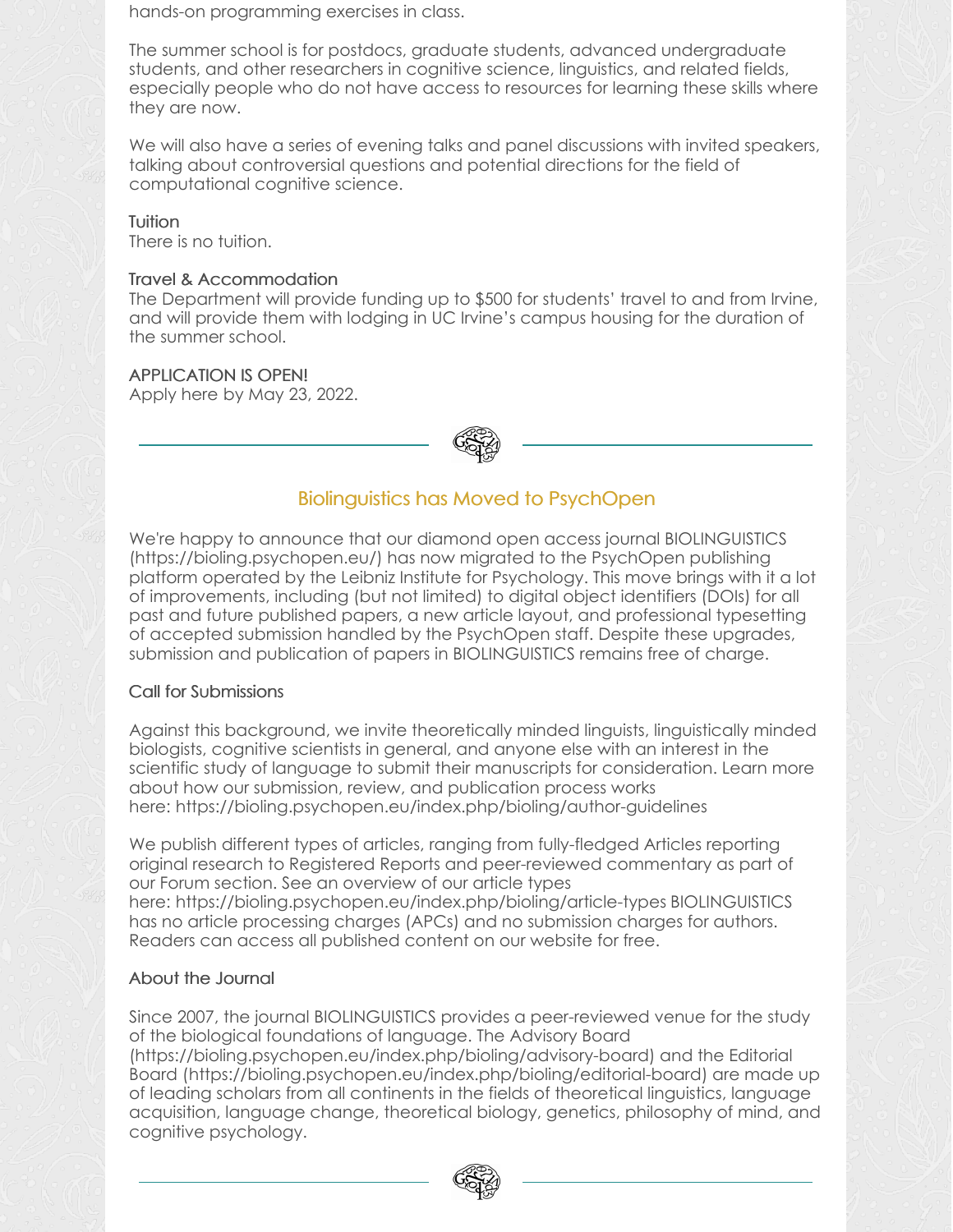### **Overview**

The 60th Annual Meeting of the Academy of Aphasia will be held October 23-25, 2022 at the [Courtyard](https://www.thenotaryhotel.com/) Marriott Hotel ("The Notary") in Philadelphia, PA, USA. We encourage onsite attendance, although we also offer the option to participate online via an interactive hybrid platform. Our opening night reception will be at th[ePennsylvania](https://www.pafa.org/) Academy of the Fine Arts (PAFA), the USA's first and oldest art museum and art school. The Academy welcomes submissions of original experimental, clinical, theoretical, and historical research from any field that contributes to the study of aphasia, including Speech-Language Pathology, Psychology, Neurology, Neuroscience, Linguistics, History, and Computational Modeling.

Our keynote speaker is Dr. Dani S. [Bassett](https://live-sas-physics.pantheon.sas.upenn.edu/people/standing-faculty/danielle-bassett) (University of Pennsylvania). Dr. Bassett is the J. Peter Skirkanich Professor of Bioengineering, with secondary appointments in the Departments of Electrical & Systems Engineering, Physics & Astronomy, Neurology, and Psychiatry. Their research is best-known for blending neural and systems engineering to identify fundamental mechanisms of learning, cognition, and disease in human brain networks, including work in language and aphasia. Dr. Bassett has received multiple prestigious awards, including the American Psychological Association's 'Rising Star' (2012), Alfred P Sloan Research Fellow (2014), MacArthur Fellow Genius Grant (2014), Early Academic Achievement Award from the IEEE Engineering in Medicine and Biology Society (2015), Office of Naval Research Young Investigator (2015), National Science Foundation CAREER (2016), Popular Science Brilliant 10 (2016), Lagrange Prize in Complex Systems Science (2017), Erdos-Renyi Prize in Network Science (2018), OHBM Young Investigator Award (2020), AIMBE College of Fellows (2020), American Physical Society Fellow (2021), and has been named one of Web of Science's most Highly Cited Researchers for 3 years running. Dr. Bassett is the author of more than 300 peer-reviewed publications with over 33,000 citations, as well as a forthcoming academic trade book (Curious Minds: The Power of Connection). Now in its fifth year, the NIDCD-funded Academy of Aphasia conference grant (R13 DC017375-01) will sponsor student fellows to attend and present their work at the conference. They will also receive focused mentoring and training from seasoned faculty mentors at the meeting. Both U.S. and international students are eligible to apply - please contact Swathi Kiran ([kirans@bu.edu](mailto:kirans@bu.edu)) with inquiries. The grant also sponsors a state-of-the-art New Frontiers in Aphasia Researchseminar. This year's topic will focus on Computational Linguistics, and the speaker will be Dr. [John](https://ling.franklin.uga.edu/directory/people/john-hale) Hale of the University of Georgia (UGA). Dr. Hale is Arch Professor of World Languages and Cultures in the Department of Linguistics at UGA. His scientific research focuses on fundamental questions of language comprehension, investigated through cognitive modeling using computer simulations.

Full conference details are available online

at: <http://www2.academyofaphasia.org/2022-meeting-announcement/>

This conference will offer ASHA CEUs (pending approval) and onsite childcare at no additional charge.

### CALL FOR PAPERS

Abstracts must be submitted online by May 27, 2022 at [tinyurl.com/aoa2022abstracts](http://tinyurl.com/aoa2022abstracts).

Abstracts should conform to the provided [template](http://www2.academyofaphasia.org/wp-content/uploads/2022/04/AoA2022_AbstractTemplate.docx) (in Word) and may include a maximum of 500 words (excluding references) as well as one camera-ready figure plus one table.

Full submission details are available online

at: <http://www2.academyofaphasia.org/submission-procedures>.

All full-time graduate students are eligible for the student award for most scientifically meritorious paper.

Please direct inquiries to the chair of the Program Committee, E. Susan Duncan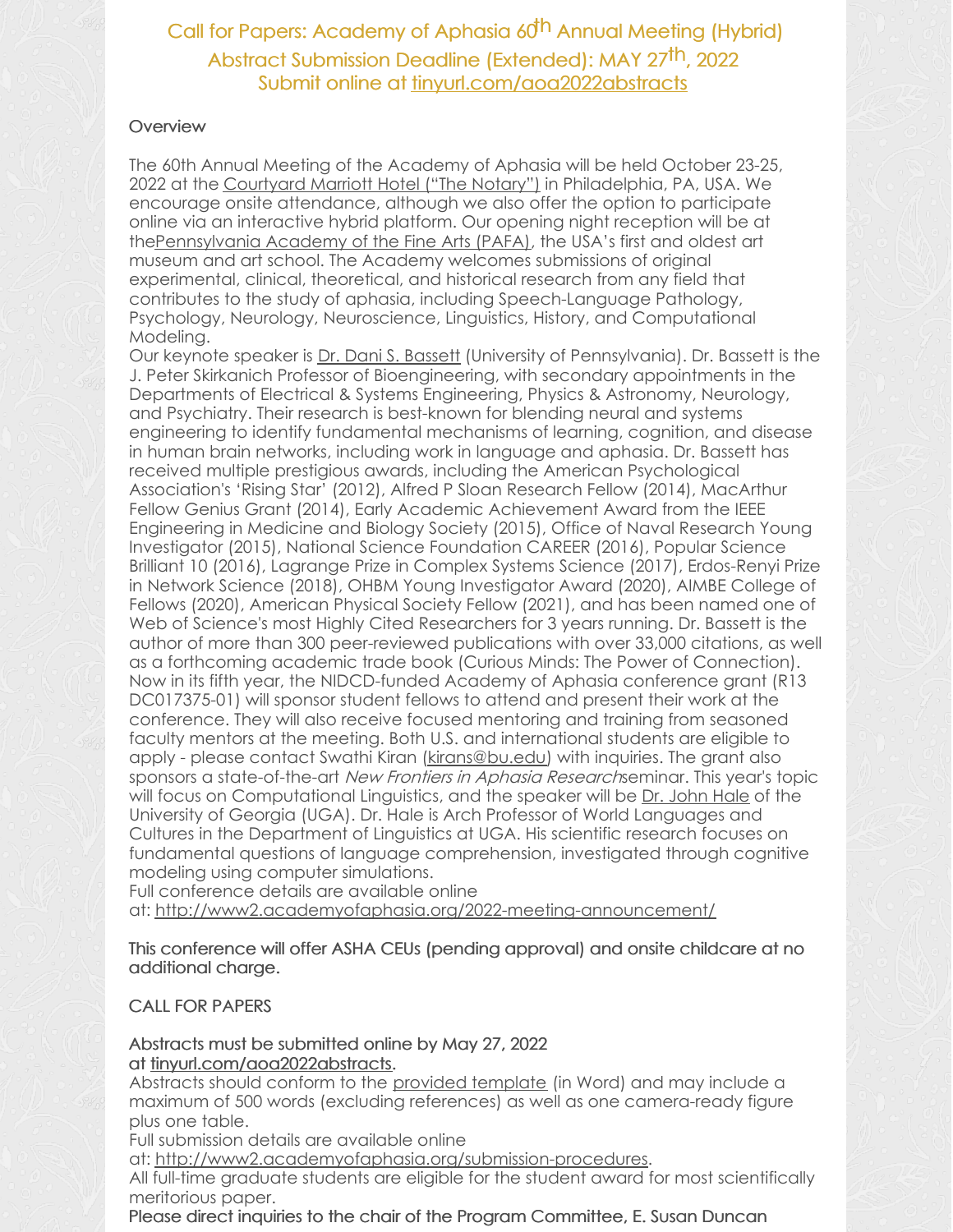[\(duncan1@lsu.edu](mailto:duncan1@lsu.edu)).

Program Committee: E. Susan Duncan (Chair), Paola Marangolo (Co-Vice Chair), Gloria Olness (Co-Vice Chair), Adrià Rofes, Tatiana Schnur, Shari Baum, Eva Kehayia, and Gabriele Miceli



### Master's program in Brain and Cognition at Universitat Pompeu Fabra (Barcelona)

### The Master's programme in Brain and Cognition at Universitat Pompeu Fabra

(Barcelona) provides its graduates with the necessary theoretical, intellectual and empirical tools to pursue an academic career (PhD programme) in cognitive neuroscience or in a related discipline.

Students enrolling in the Brain and Cognition Master will receive specialized training from [renowned](https://www.upf.edu/web/mbc/who-are-we) scientists on different research areas such as computational neuroscience, cognitive neuroscience, psycholinguistics, vision, multisensory perception and attention, human development and, comparative cognition. The master's programme will be of the interest to Psychologists, philosophers, MDs, biologists, linguists, mathematicians, bioengineers and physicists seeking to pursue a career focusing on the fascinating question of how the relationship between the mind and the brain enables cognitive functions. The programme is particularly suitable for those who want to achieve skills and in-depth scientific knowledge into the latest, most relevant findings on brain and cognition, and seek to enrich their careers with a solid basis of cognitive and computational neuroscience. The level of demand of this one-year master's programme corresponds to the second year of a two-year master's in other international programmes.

Many of the graduates of our master's program have pursued doctoral programs at the **Center for Brain and [Cognition](https://www.upf.edu/web/cbc)** and other renowned laboratories (Germany, Italy, the United States…).

Calendar Timetable: 1 academic year full time, 2 academic years part time (60 ECTS credits). From September to July.

### Credit Distribution:

1<sup>st</sup> term: 20,5 credits (17,5 credits' worth of subjects, 1 credit towards the planning of the master's degree final project under the supervision of a CBC faculty member, and 2 credits' worth of seminar activity).

2<sup>nd</sup> term: 18,5 credits (5,5 credits' worth of subjects, 10 credits of work towards the master's degree final project, and 3 credits' worth of seminar activity).

3<sup>rd</sup> term: 21 credits (3 credits' worth of subjects, 16 credits of work towards the master's degree final project, and 2 credits' worth of seminar activity).

### Application Process

If you want to enroll in or obtain information about our Master, please follow this link: <https://www.upf.edu/web/masters/cervell-i-cognicio>

### Calls for application

|                | Application submission  | Notification results | Acceptance of the offer |
|----------------|-------------------------|----------------------|-------------------------|
|                | 29/11/2021-10/01/2022   | 03/02/2022           | 03/02/2022 - 10/02/2022 |
|                | 11/01/2022 - 28/02/2022 | 05/04/2022           | 05/04/202 2-12/04/2022  |
| 3              | 01/03/2022 - 25/04/2022 | 31/05/2022           | 31/05/2022 - 07/06/2022 |
| $\overline{A}$ | 26/04/2022 - 02/06/2022 | 11/07/2022           | 11/07/2022 - 18/07/2022 |
| $\overline{5}$ | TRA                     | TRA                  | TRA                     |

Do you need further information? Please contact the Administration office: